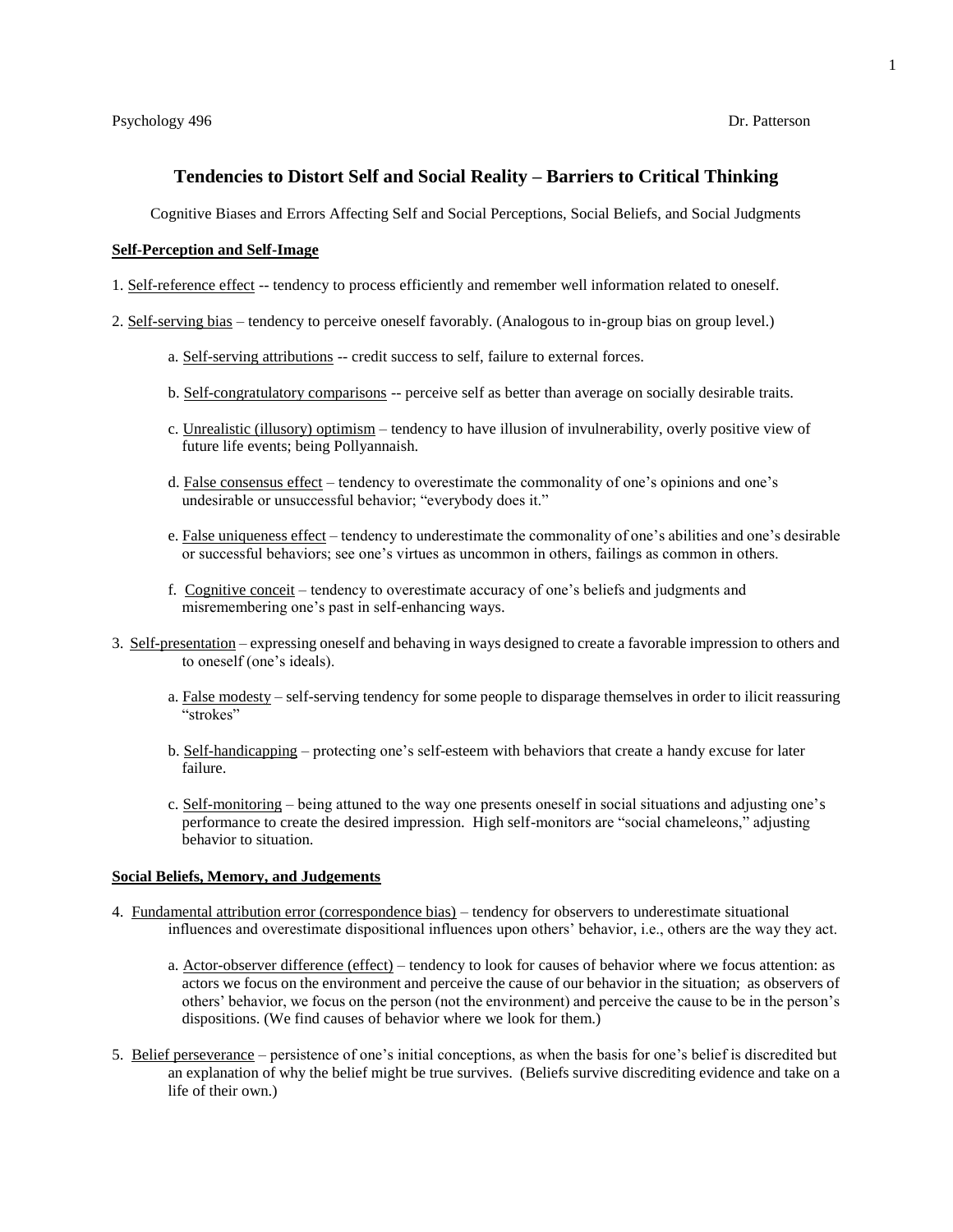- 6. Rosy retrospection tendency to recall mildly pleasant events more favorably than they actually were experienced.
- 7. Misinformation effect incorporating "misinformation" into one's memory of the event, after witnessing an event and receiving misleading information about it.
- 8. Subliminal perception automatic, intuitive perceptual process that allows stimuli to be perceived even though it is below the threshold of conscious awareness.
- 9. Hindsight bias (I knew-it-all-along phenomenon) -- tendency to exaggerate, after learning an outcome, one's ability to have foreseen or predicted that outcome.
- 10. Overconfidence phenomenon tendency to be more confident than correct, to overestimate the accuracy of one's beliefs. (Extension of hindsight bias to estimates of current knowledge.)
- 11. Confirmation bias tendency to search for information that confirms one's preconceptions; self-verification. (Reason self-images tend to be stable.)
- 12. Representativeness heuristic intuitive strategy ("rule of thumb") of judging the likelihood of something by how well it matches or represents particular prototypes (mental representations) of a category. (Can lead to over reliance on anecdotal evidence.)
- 13. Base rate fallacy tendency to ignore or underuse base-rate information (information that describes most people) and instead to be influenced by distinctive features of the case being judged. (Perception of a group is overly influenced by its extreme members.)
- 14. Availability heuristic tendency to judge the likeliness of things in terms of their availability in memory instead of actual statistical base rates, e.g., perceiving risks based on anecdotal evidence rather than actual risk.
- 15. Naturalistic Fallacy tendency to define what is good in terms of what is observable, e.g., that which is typical is normal, what is normal is typical.
- 16. Counterfactual thinking imagining alternative scenarios and outcomes (especially when easily imagined) that might have happened, but didn't; mentally simulating what might have been. (More intense with significant events.)
- 17. Illusory correlation perception of a relationship when none exists (events are random), or perception of a stronger relationship than actually exists.
- 18. Illusion of control perception of uncontrollable or chance events as subject to one's control or as more controllable than they are. (Common gambler illusions.)
- 19. Regression toward the average (mean) statistical tendency for extreme scores or extreme behavior to return toward one's average. (Events not likely to continue at either bad or good extreme.)
- 20. Emotional reasoning (affects of mood on judgements) good moods stimulate positive thoughts about self, others, and the environment; negative moods stimulate unpleasant thoughts.

# **Self-Fulfilling Beliefs**

- 21. Self-fulfilling prophecy when one's ideas, beliefs, or predictions unknowingly lead one to act in ways that fulfill or confirm those ideas, beliefs, or predictions.
- 22. Behavioral confirmation type of self-fulfilling prophecy whereby people's social expectations lead them to act in ways that cause others to confirm their expectations. (We get what we expect from others, creating vicious self-perpetuating cycles.)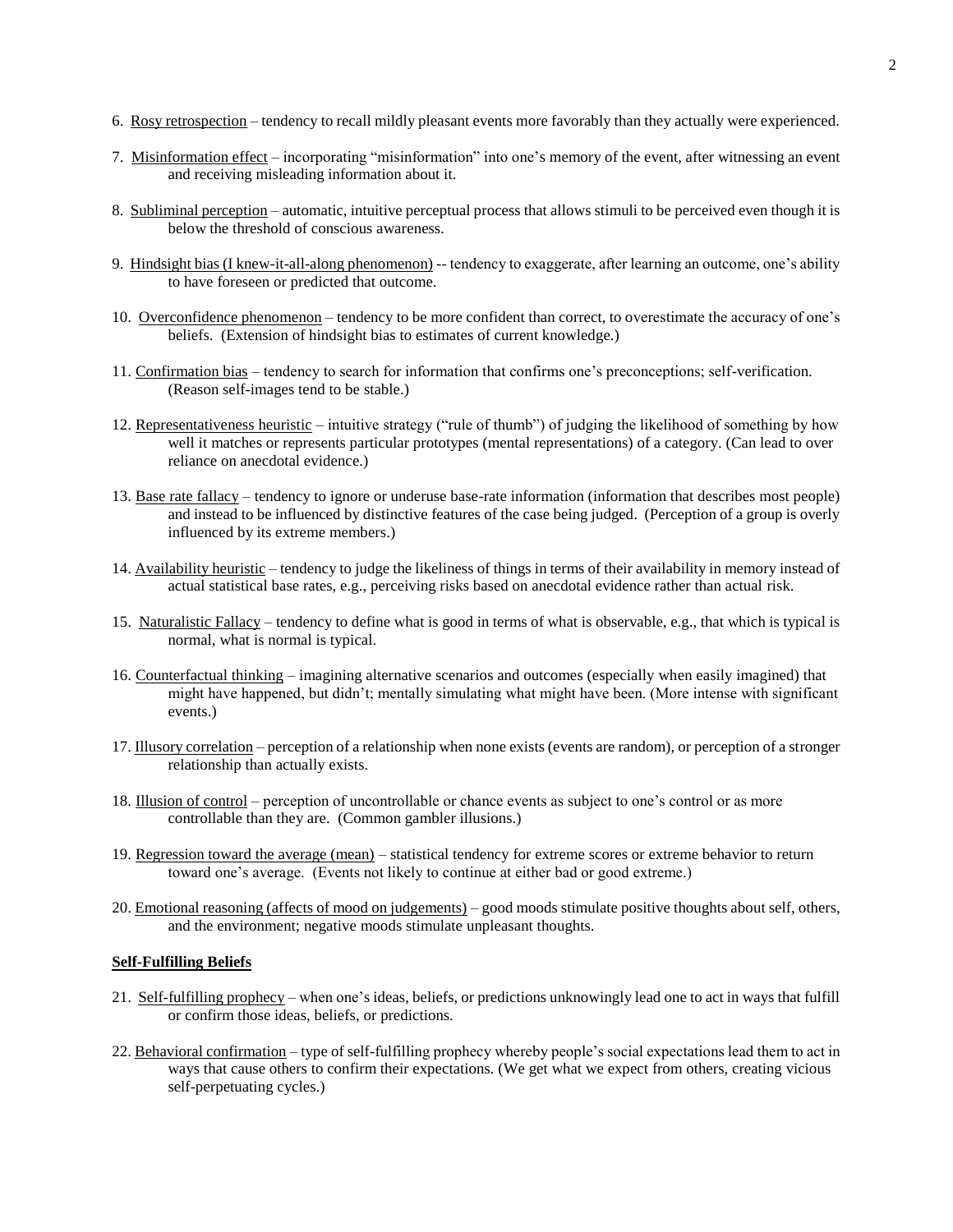## **Attitudes and Group Perceptions**

- 23. Prejudice negative prejudgement of a group and its individual members. Often based on negative stereotypes. Examples are racial and gender prejudice. Greatest prejudice typically is in most intimate social realms, e.g., marriage.
- 24. Stereotype belief about the personal attributes of a group of people. Can be positive, negative, accurate, or inaccurate. Often overgeneralized, inaccurate, and resistant to new information or disconfirmation. Negative stereotypes can form the basis for prejudice.
- 25. Stereotype threat when facing a negative stereotype, disruptive and self-confirming apprehension that one's behavior will verify the negative stereotype. Type of self-fulfilling prophecy based on the existence of a negative stereotype. If others expect you to perform poorly, you do.
- 26. Ingroup bias (ingroup-outgroup bias) tendency to favor one's own group—those who share a sense of belonging and a common identity. Results from automatic tendency to categorize and classify ourselves and others into various groups. Group form of self-serving bias.
- 27. Ethnocentrism belief that one's own ethnic and cultural group is superior, and a corresponding disdain for all other groups. Type of ingroup bias.
- 28. Outgroup homogeneity bias perception of outgroup members as more similar to one another than are ingroup members, i.e., they are all alike, we are diverse.
- 29. Ingroup differentiation bias perception that members of our own group are diverse and heterogeneous, i.e., we aren't all alike. Opposite of ingroup homogeneity bias.
- 30. Ingroup homogeneity bias when ingroup is threatened, tendency to perceive all members of ingroup as being similar and members of the outgroup as being diverse. Opposite of ingroup differentiation bias.
- 31. Group-serving bias (linguistic intergroup bias) explaining away outgroup members' positive behavior, and attributing outgroup negative behaviors to their dispositions while excusing such behavior in one's own group. Serves to protect collective self-esteem. Type of group-level fundamental attribution error.
- 32. Just world phenomenon tendency for people to believe the world is just and that people therefore get what they deserve and deserve what they get. Leads to blaming victims and seeing success as deserved.

### **Rating and Evaluation Biases**

- 33. Halo effect (error) generally favorable attitude about someone—often based on a single outstanding trait or quality—that permeates all other judgments made about that person. Person seen as uniformly good.
- 34. Leniency errors tendency to be too harsh or too lenient when evaluating others:
	- a. Negative Leniency tendency to give evaluations lower than the true level of performance, i.e., "hard grader."
	- b. Positive Leniency tendency to give evaluations higher than the true level of performance, i.e., "easy grader."
- 35. Central tendency error tendency to avoid assigning extremely high or low evaluations, everyone is average.

*Definitions drawn from Meyers, D. G. (1999), Social psychology (6th ed.). New York: McGraw-Hill.*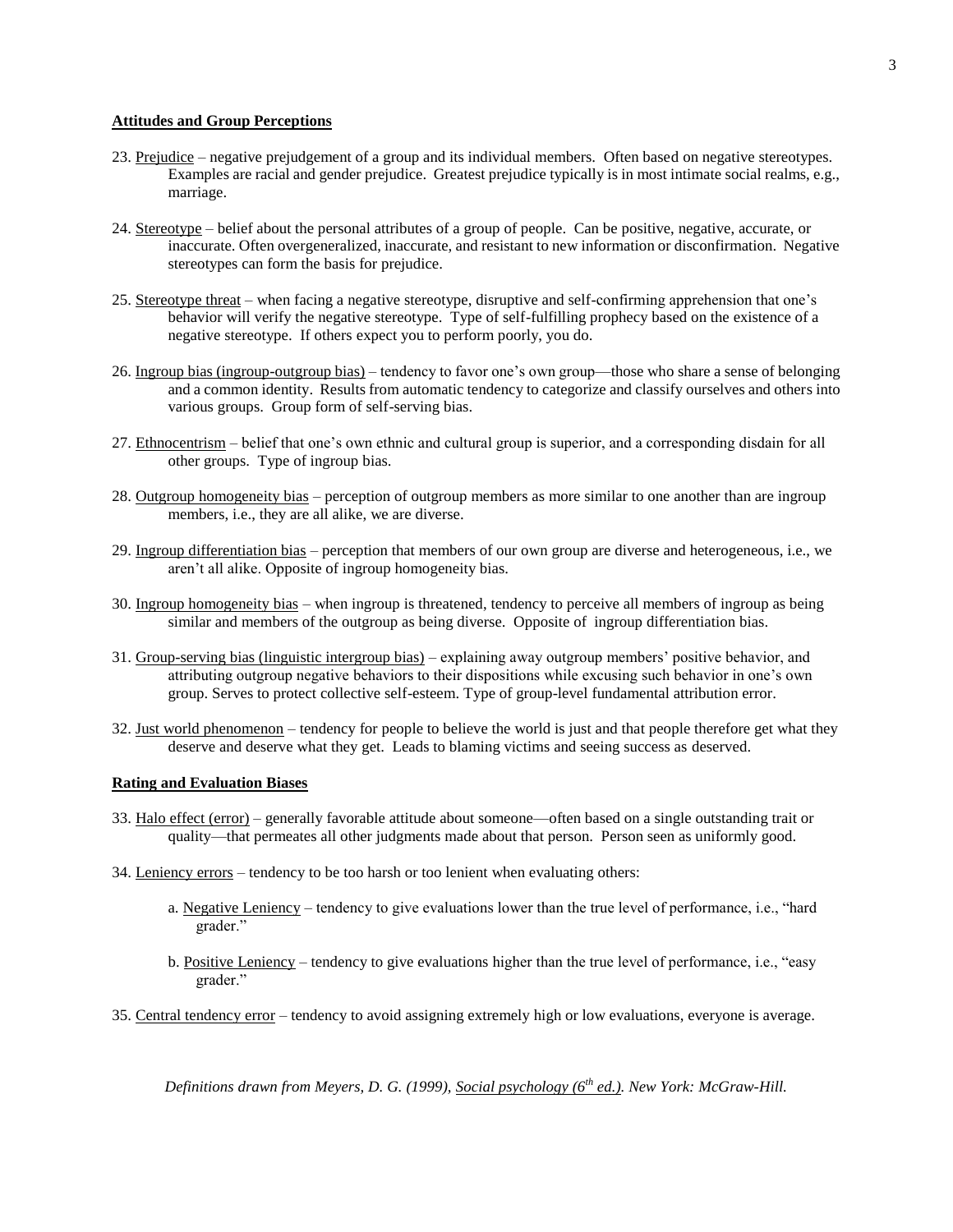# **Major Factors in Attitudes, Social and Group Influence, Persuasion, and Control**

### **Attitude and Behavior—Self-persuasion**

- 1. Role playing effect -- tendency to come to believe that the identity one role plays is one's true identity. (Zimbardo experiment.) (Basis of psychodrama.)
- 2. Saying-becomes-believing effect tendency to say what others want to hear, and in so doing, come to believe what we say. (Similar to effect of role playing.)

## **Attitude and Behavior—Persuading Others**

- 3. Foot-in-the-door-phenomenon tendency for people who have first agreed to a small request to comply later with a larger request. Creating a momentum of compliance. Start small and build tactic.
- 4. Low-ball technique -- tactic for getting people to agree to something and a variation of the foot-in-the-door phenomenon. Getting people to agree to an initial request and then upping the ante.
- 5. Insufficient justification effect reduction of cognitive dissonance (internal inconsistency) by internally justifying one's behavior when external justification is inadequate to explain behavior. People are unlikely to internalize forced behavior, i.e., harsh punishment not effective in creating self-discipline. Should use smallest incentive necessary to elicit desired behavior. (Example of principle that attitudes follow behavior.)
- 6. Overjustification effect when people are given unnecessary rewards for behavior they already enjoy, tendency to be less motivated to maintain that behavior. Unnecessary rewards have a hidden cost, i.e., play becomes work.

## **Elements of Persuasion**

- 7. Central route persuasion focus on arguments and logic.
- 8. Peripheral route persuasion focus on incidental cues and emotion.
- 9. Sleeper effect delayed impact of a messge that occurs when we remember the message but forget a reason for discounting it
- 10. Primacy effect information presented first usually has the most influence, other things being equal.
- 11. Recency effect information presented last sometimes has the most influence, but not as common as primacy effect.
- 12. Attitude inoculation exposing people to weak attacks on their attitudes so that when stronger attacks come, they have refutations available.